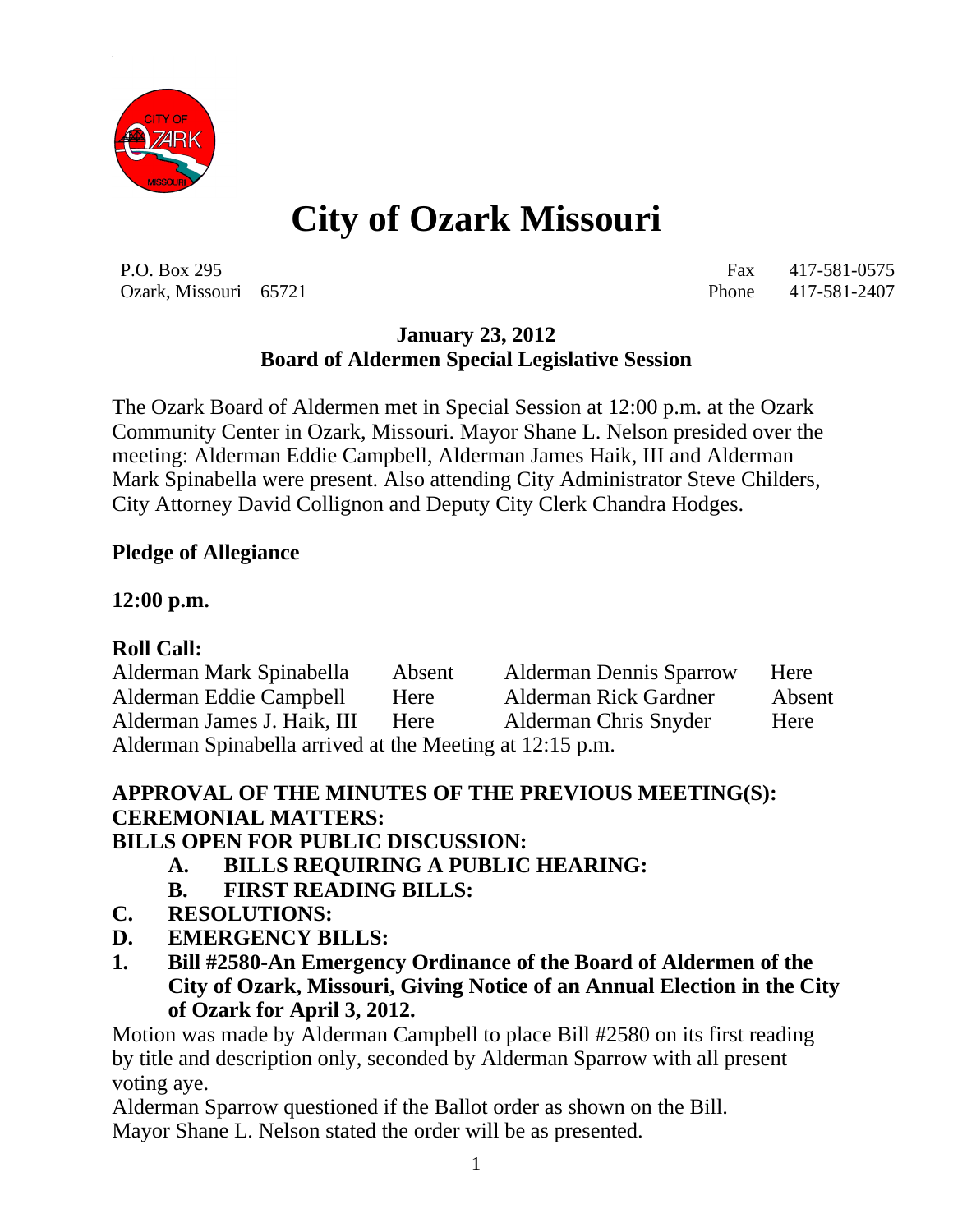Motion was made by Alderman Campbell to dispense with the second reading and place Bill #2580 on its third and final reading by title and description only,

seconded by Alderman Sparrow with all present voting aye.

Motion was made by Alderman Campbell to adopt Bill #2580 as Ordinance #12- 007, seconded by Alderman Sparrow with all present voting by roll call vote:

| Alderman Mark Spinabella       | Absent |
|--------------------------------|--------|
| Alderman James Haik, III       | Aye    |
| Alderman Eddie Campbell        | Aye    |
| Alderman Chris Snyder          | Aye    |
| <b>Alderman Dennis Sparrow</b> | Aye    |
| Alderman Rick Gardner          | Absent |
|                                |        |

## **E. PUBLIC IMPROVEMENT BILLS (TAX BILLS):**

**F. GRANTS:**

### **G. AMENDED BILLS:**

## **SECOND READING AND FINAL PASSAGE OF BILLS. NO PUBLIC DISCUSSION, BOARD DISCUSSION ONLY:**

**Report of Officers, Boards and Committees:**

#### **1. Administrative:**

**1. Joint Session Between the Board of Aldermen and the Chamber of Commerce. Christian County Representatives Will Present Christian County's Proposed Tax Ballot Issue.**

City Administrator Childers introduced the guest speakers-Christian County Presiding Commissioner Lou Lapalia and Christian County Sheriff Joey Kyle. Christian County Presiding Commissioner Lou Lapalia thanked the Mayor of letting them attend the Meeting to discuss Christian County's Sales Tax Ballot issue. Lou Lapalia introduced Commissioner Bill Barnett, Sheriff Joey Kyle and the Emergency Management Director Phil Amtower. The Christian County Commission unanimously approved placing on the April 3, 2012 Election Ballot two (2) questions for the voters to consider 1) To eliminate the June 1, 2015 Sunset Clause placed upon the current designated Judicial Center ¼ cent Sales Tax. 2) Ask the voters to approve a  $\frac{1}{4}$  cent Sales Tax to expand the existing Judicial Center. The county has not asked for a Sales Tax in the past 11 years, they have recently been forced to make many detrimental Budget cuts in infrastructure, services and employees as well as their benefits. The new ¼ cent sales tax for capitalization purposes will be designated to the Judicial Center, will allow the County to create additional space for the Sheriff's Office, an additional 224 jail cells, the Court Systems, Circuit Court and the Prosecutor's Office. The County's current population is 77,422 with an anticipated population of 124, 000 within 20 years. The ¼ cent sales tax will solely fund the expansion of the Judicial Center with no funds allotted to the General Revenue Fund. The collected sales tax will be gradually sold into a 20 year \$25,000,000.00 Bond. The total cost of the Judicial Center project is \$42,000,000.00, Phase 1 will cost \$25,000,000.00. With voter approval of the sales tax in the April 3, 2012 Election the project should be ready for construction by October 2012 with an 18 to 24 month construction phase. With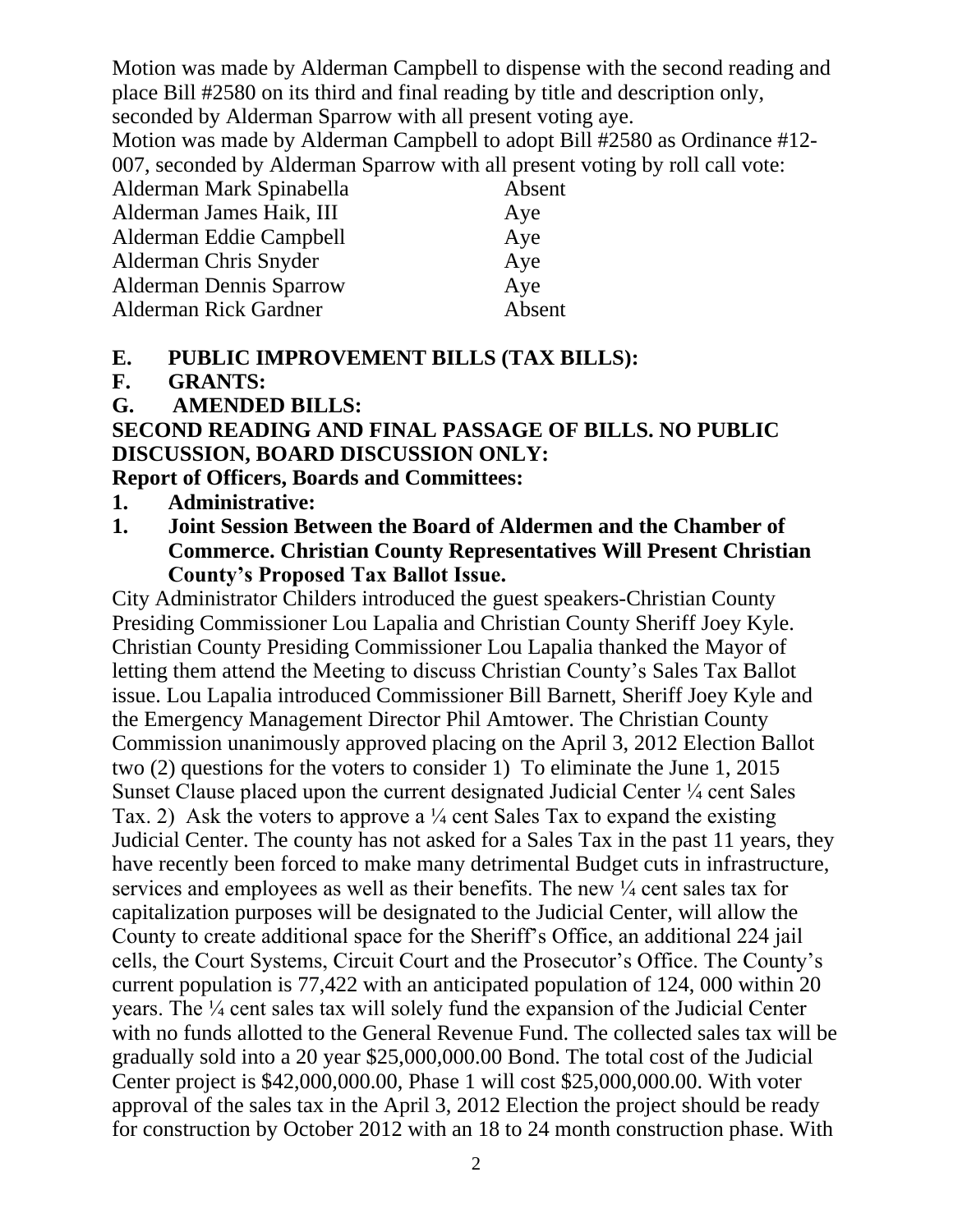the overloaded jail cells the Sheriff will be faced to book and release or relocate our inmates with the County bearing the cost.

Christian County Lou Lapalia asked the City of Ozark and the Chamber of Commerce to support Christian County's request of the voters. If the Ballot issue fails the repercussions could affect Christian County as a whole.

City Administrator Childers asked Christian County Presiding Commissioner Lou Lapalia when the County predicted to become a first  $(1<sup>st</sup>)$  Class County.

Lou Lapalia stated by the year 2015 the County hopes to become a first  $(1<sup>st</sup>)$  Class County.

City Administrator Childers asked Presiding Commissioner Lou Lapalia how much in revenue, the County predicts, the new  $\frac{1}{4}$  cent sales tax will generate.

Christian County Presiding Commissioner Lou Lapalia stated \$1,500,000.00 was projected.

Christian County Presiding Commissioner Lou Lapalia was asked if the County housed other Agencies inmates as well as Christian County inmates.

Christian County Presiding Commissioner Lou Lapalia stated Christian County does house other Agencies inmates. Last year the County generated \$940,000.00 in extra revenues from housing other Agencies inmates. The County currently has an annual Contract with the Federal Government to house Federal inmates, by increasing the number of jail cells the County will have the opportunity to house more Federal inmates for extra revenue.

Sheriff Joey Kyle stated because of our proximity the Federal Government favors our facility. By expanding the jail to add 200 jail cells would give Christian County the opportunity to collect \$60,000.00 monthly additional revenue. If the sales tax is not voter approved he will be forced to make drastic budget cuts, one of which would be to discontinue the Sheriff Patrol Program. As long as Christian County is a Second  $(2<sup>nd</sup>)$  Class County and not until Christian County becomes a First  $(1<sup>st</sup>)$  Class County the Sheriff Department is not mandated to have a designated Sheriff Patrol program.

City Administrator Childers asked for clarification purposes the existing  $\frac{1}{4}$  cent sales tax designated to the Judicial Center sunsets in 2015, and by approving the new proposed ¼ cent sales tax designated to Capital Improvement Projects will increase Christian County's sales tax to a ½ cent total.

Christian County Presiding Commissioner Lou Lapalia stated it is by State Statute that the County cannot exceed ½ cent General Sales Tax.

Public Works Director Martin stated there will be two (2) sales tax issues on one (1) Ballot question for voter approval, with that being said, the County potentially risks losing a portion of the existing ¼ cent sales tax that Sunsets in 2015 along with the new proposed  $\frac{1}{4}$  cent sales tax.

Christian County Presiding Commissioner Lou Lapalia stated that is the risk the County is faced with, as it stands when the existing  $\frac{1}{4}$  cent sales tax Sunsets in 2015 only the remaining 1/16 cent sales tax will fund the Judicial Center expenses. The County will be forced to return to the voters to request increasing the 1/16 cent sales tax to  $\frac{1}{4}$  cent sales tax.

Christian County Presiding Commissioner Lou Lapalia indicated if the sales tax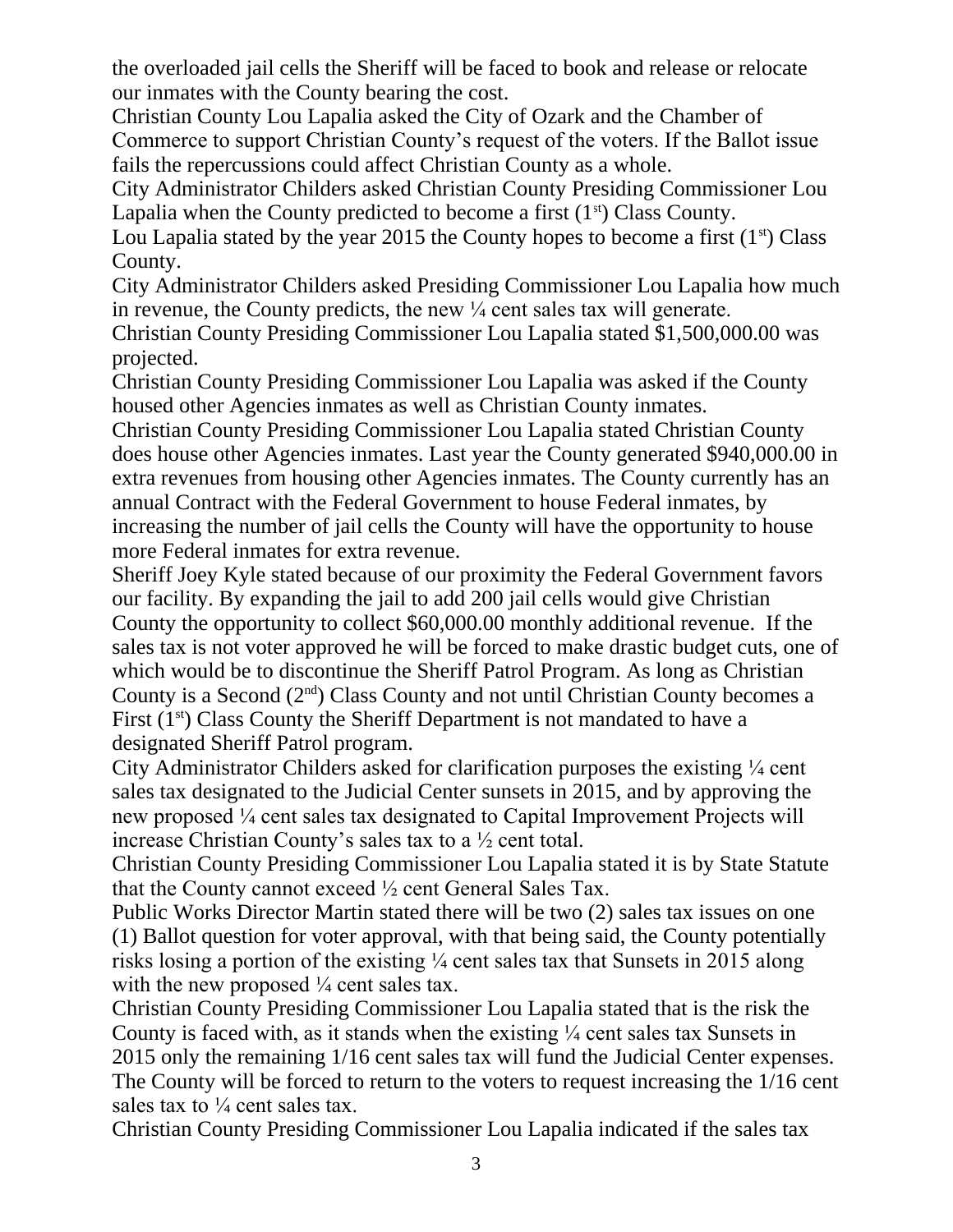issue failed other services would have to be cut from Christian County's Budget such as road maintenance and improvement projects. These projects will invite commercial development to Christian County generating sales tax revenues County wide. It is important for Christian County to continue working with the entities, within the County, to promote the Shop Local Campaign.

Christian County Presiding Commissioner Lou Lapalia stated during the construction phase of the Judicial Center expansion the County will request the City to abandon a portion of Walnut Street. In a future construction phase the County plans to build a double-decker parking garage to eliminate parking issues around the square.

Christian County Presiding Commissioner Lou Lapalia thanked in advance the Mayor, Board of Aldermen and the Chamber of Commerce for inviting them to the Meeting to request their support of Christian County's sales tax Ballot Question. Chamber of Commerce Board President John Torgerson introduced the newly appointed Chamber of Commerce Board Member Keith Hartman.

Public Works Director Martin informed the Chamber of Commerce Economic Development Committee who were present he was in the process of submitting the required drawings for the Beautification Pods and the Tree selection proposal to the Missouri Department of Transportation. He may have received a response by the next Committee meeting for their review.

Mayor Shane L. Nelson was asked where the City was concerning the 3<sup>rd</sup> Street Improvement Project.

Mayor Shane L. Nelson responded MoDot is completing the final right-of-way acquisition negotiations with the last property owner.

2**. Public Safety:** Police Chief Lyle Hodges. **3. Public Works:** Public Works Director Larry Martin. **4. Parks:** Parks Director Sam Wagner. **Unfinished Business: New Business/Board of Aldermen Comments: Pay Bills-**

Motion was made by Alderman Snyder to adjourn, seconded by Alderman Haik with all present voting aye.

The January 23, 2012 Regular Noon Work Session adjourned at 12:58 p.m.

Minutes Taken By:

\_\_\_\_\_\_\_\_\_\_\_\_\_\_\_\_\_\_\_\_\_\_\_\_\_\_\_\_\_\_\_\_\_ Chandra Hodges, Deputy City Clerk

Minutes Written By: